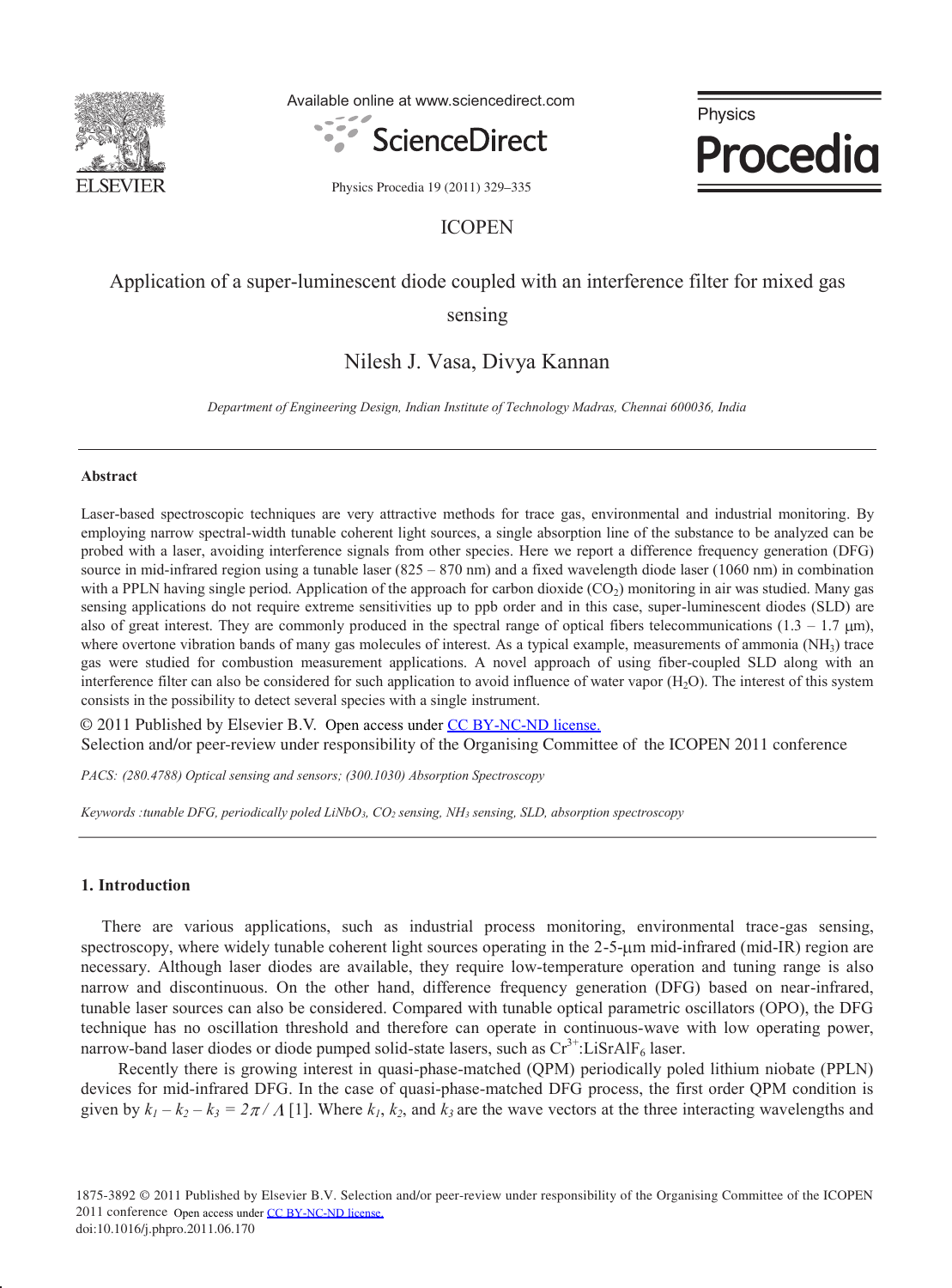$\Lambda$  is the PPLN period. This approach offers the advantages of a large effective nonlinear coefficient, noncritical phase matching with zero walk-off, and allows phase-matching with various visible and near-infrared lasers by engineering the PPLN period. A problem with the QPM device is that the tunable range is limited by the period of the crystal domain. On the other hand, PPLN has a wide phase-matching bandwidth around the input wavelength region of 780-900 nm. Therefore using near-IR lasers, such as either a  $Ti^3+$ :sapphire laser or a  $Cr^{3+}$ :LiSrAlF<sub>6</sub> laser (700-900 nm) in combination with a diode laser and a PPLN with a single-period, a wide tuning range should be possible [2]. Here we report a mid-IR DFG source using an external cavity, tunable laser diode (825 – 870 nm), which is termed as a pump laser, and a fixed wavelength diode laser (around 1060 nm), which is termed as a signal laser, in combination with a PPLN having single period. In addition, the feasibility of application of a PPLN-based diode-pumped DFG source to  $CO<sub>2</sub>$  gas sensing in air is investigated.

Many gas sensing applications do not require extreme sensitivities up to ppm order and in this case, superluminescent diodes (SLD) are also of great interest. These semiconductor devices are very compact and reliable light source operating at room temperature and provide a long lifetime. They are commonly produced in the spectral range of optical fibers telecommunications  $(1.3 - 1.7 \mu m)$ , where overtone vibration bands of many molecules of interest occur (CO<sub>2</sub>, H<sub>2</sub>O, NH<sub>3</sub>, CH<sub>4</sub>...). As a typical example, measurements of H<sub>2</sub>O, NH<sub>3</sub> and other trace gas are necessary in combustion applications and for  $NO<sub>x</sub>$  emission reduction. A novel approach of using fiber-coupled SLD along with an interference filter can also be considered for such application [3]. The wavelength tuning by the interference filter will provide selective gas sensing by absorption spectroscopy technique. The interest of this system consists in the possibility to detect several species with a single instrument. In this research work, an application of the SLD coupled with a solid interference filter is proposed and investigated for  $NH<sub>3</sub>$  for combustion studies.

## **2. Widely tunable difference frequency generation for gas sensing**

#### **2.1 Experiment setup**

Figure 1 shows the experimental setup. A tunable laser-diode (825 – 870 nm) was combined with a fixed wavelength laser-diode (1060.6 nm) using a dichroic beam splitter. The tunable laser diode with a central wavelength around 850 nm consisted of an external cavity in a Littrow configuration. Coarse tuning from 825 to 870 nm was obtained by rotating the grating and mode-hop free fine tuning range of 16 GHz was possible by a piezoelectric actuator. The fixed wavelength laser was a distributed Bragg reflector type laser diode. Both lasers were



Fig. 1: Experimental setup for a tunable DFG output and gas sensing.

operating with a single-mode output. The laser beams were focused by an achromatic lens (focal length= 100 mm)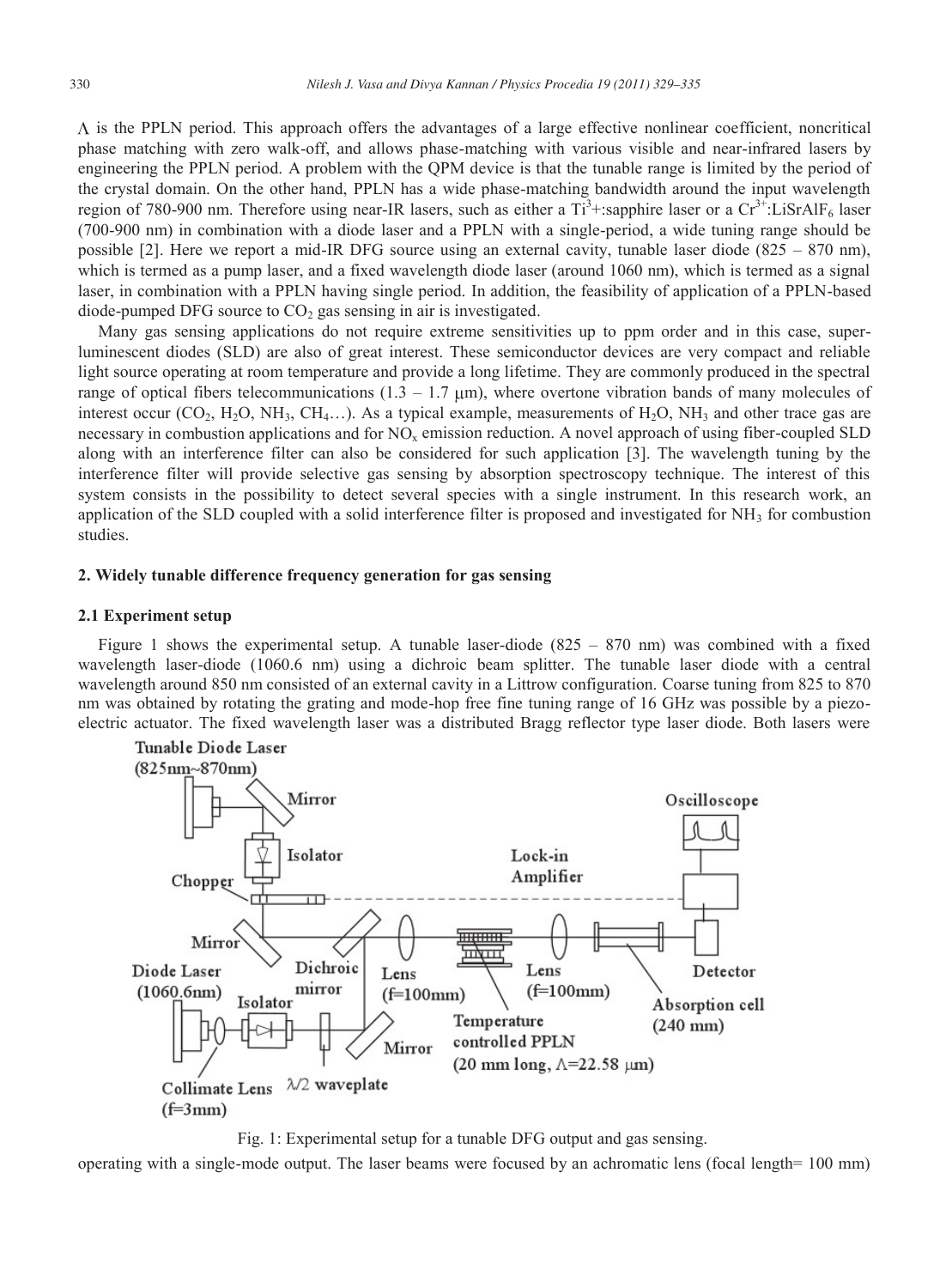at the center of a 0.5 mm thick, 20 mm long, bulk periodically poled LiNbO<sub>3</sub> (PPLN) with a domain grating period of  $\Lambda$  = 22.58 µm. The generated mid-IR beam was then focused onto a liquid nitrogen cooled InSb detector (P5172-



Fig. 2: Tunable DFG output at different pump wavelengths and corresponding phase matching temperature. Signal wavelength: 1060.6 nm and PPLN period  $\Lambda$ =22.58 µm.

100, Hamamatsu Photonics). The measurements were performed with a trigger signal from an in-line chopper rotating at 800 Hz and a lock-in-amplifier combined with an oscilloscope.

In the case of a QPM device, the tunable range is limited by the period of the crystal domain. Nevertheless, PPLN has a wide phase-matching bandwidth around the input wavelength region of 780-900 nm. Due to a broad acceptance bandwidth for phase matching, wide range tuning is expected by altering the PPLN crystal temperature with single grating period, which was not possible with other pump wavelength ranges. Therefore using near-IR lasers, such as either a Ti<sup>3</sup>+: sapphire laser or a Cr<sup>3+</sup>:LiSrAlF<sub>6</sub> laser (700-900 nm) in combination with a diode laser and a PPLN, a wide tuning range can be covered [4]. The idler wave generated due to the DFG process was transmitted through a gas sample and absorption studies were conducted by measuring the intensity using the InSb detector. As a sample target gas, CO<sub>2</sub> gas was used and absorption spectroscopy measurements were performed corresponding to the  $v_3$ -band ranging from 2380 – 2275 cm<sup>-1</sup> (4.20 – 4.40 µm) of the CO<sub>2</sub> absorption spectrum.

Subsequently, for tunable DFG output, the pump laser was tuned and simultaneously the PPLN temperature was altered for a phase-matched condition. Figure 2 shows the tuning characteristics of the DFG output corresponding to the phase-matching temperature. Solid circles show the experimental results and the solid line shows the theoretical calculation based on the QPM condition and the Sellmeier equation [5]. As shown in Fig. 5, a wide tuning range between 3.7 and 4.8 µm was obtained by tuning the pump laser between 825 and 868 nm and altering the PPLN temperature between 20 and 130 °C with single period of  $\Lambda$ =22.58 µm.

The tunable output from DFG process was transmitted through a  $CO<sub>2</sub>$  gas sample. Absorption spectroscopy measurements were performed corresponding to the  $v_3$ -band ranging from 2380 – 2275 cm<sup>-1</sup> (4.20 – 4.40 µm) of the  $CO<sub>2</sub>$  absorption spectrum. First, a very weak  $CO<sub>2</sub>$  transition near 4.37 µm was considered where minimum absorption was expected based on the HITRAN database analysis [6]. The pump wavelength of 853.3 nm was selected using a wavemeter (Burleigh, model:4500-0) to match the idler wavelength with the 4.4  $\mu$ m (2389.5 cm<sup>-1</sup>) having almost 100 times weaker absorption strength (absorption cross-section value of  $1.17 \times 10^{-19}$  cm<sup>2</sup>) than that of 4.2  $\mu$ m (2362.78 cm<sup>-1</sup>). The pump laser was fine-tuned with a mode-hop free tuning range of about 16 GHz to achieve a tunable DFG output. No distinct absorption peaks due were observed when the idler wave was transmitted through the ambient air. However, when the idler wave was transmitted through a 240 mm long cell filled with a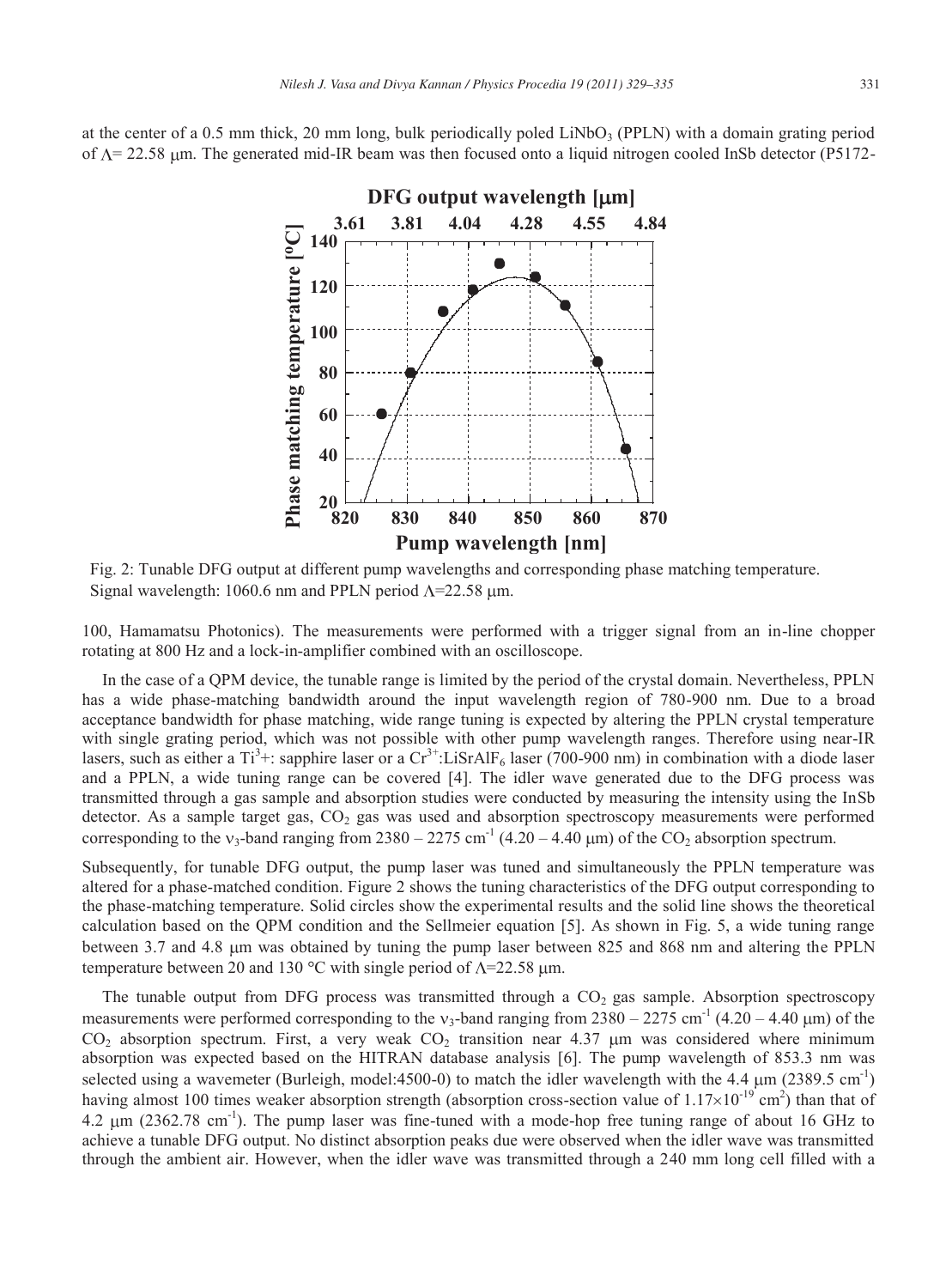$CO<sub>2</sub>$  gas pressure of about 0.02 MPa (150 Torr), a distinct absorption peak was observed with the fine-tuning of the pump laser, confirming the absorption due to the  $v_3$ -band of  $CO_2$ .

Next, atmospheric CO<sub>2</sub> absorption at a stronger transition at the transition wavelength of 4.2  $\mu$ m (2366.6 cm<sup>-1</sup>) was studied by tuning the pump laser to 847.9 nm. The ambient air sample-length was 150 mm. The portion of the absorption spectrum of CO<sub>2</sub> in the ambient air centered at the transition line of 2366.6 cm<sup>-1</sup> over a range of 0.25 cm<sup>-1</sup> was shown in Fig. 4. Solid line shows the computed absorption spectrum from the HITRAN molecular spectroscopy database. The spectrum was computed by assuming a Voigt lineshape function at an atmospheric pressure and  $CO<sub>2</sub>$ concentration of 360 ppm (parts per million). In the computation, the spectral width of the laser was assumed to be  $0.03$  cm<sup>-1</sup> (300 MHz). The dotted line with circles shows experimental measurements by tuning the DFG output. As shown in Fig. 9, the experimentally measured absorption spectrum was slightly broader; nevertheless the absorption measurements were in agreement with the computed absorption-lineshape. In addition, the broad continuous tuning



Fig. 3:  $CO_2$  absorption spectra measured with DFG source. (a) 0.02 MPa; (b)  $CO_2$  in ambient air.

range matches with strong fundamental vibration bands of several trace air contaminants, such as carbon monoxide (CO), nitrous oxide (N<sub>2</sub>O), formaldehyde (H<sub>2</sub>CO), and methane (CH<sub>4</sub>).

#### **3. Super-luminescent diode based gas sensing**

## 3.1 SLD based NH<sub>3</sub> sensing

Owing to the great requisite of NH3 detection in various fields and its rich spectrum in the near-IR region 1500 nm (part of the  $v_1 + v_3$  and  $2v_3$  combination and overtone bands) was selected for analysis which further being the standard for optical communication grade. In the present study, SLD with emission wavelength centered at 1530 nm (EXALOS AG, EXS1510-2111) was used for  $NH_3$  gas measurements. Figures 4(a) and (b) show the proposed schematic and experimental setup for  $NH<sub>3</sub>$  concentration measurements using the absorption spectroscopy technique. The collimated output from the single mode fiber-coupled SLD output was passed through a multi-pass cell filled with the test gas, and the beam undergoes multiple number of reflections from the gold-plated surface thereby increasing the effective pass length to subject for trace amount of concentrations. Initially the cell was maintained in vacuum condition whose output serves as the reference. The transmission and broadening effects were studied by varying the concentrations of the test gas maintained in the cell. The absorbed output from the multi-pass cell was analyzed with the help of an optical spectrum analyzer (Yokogawa, AQ6370B).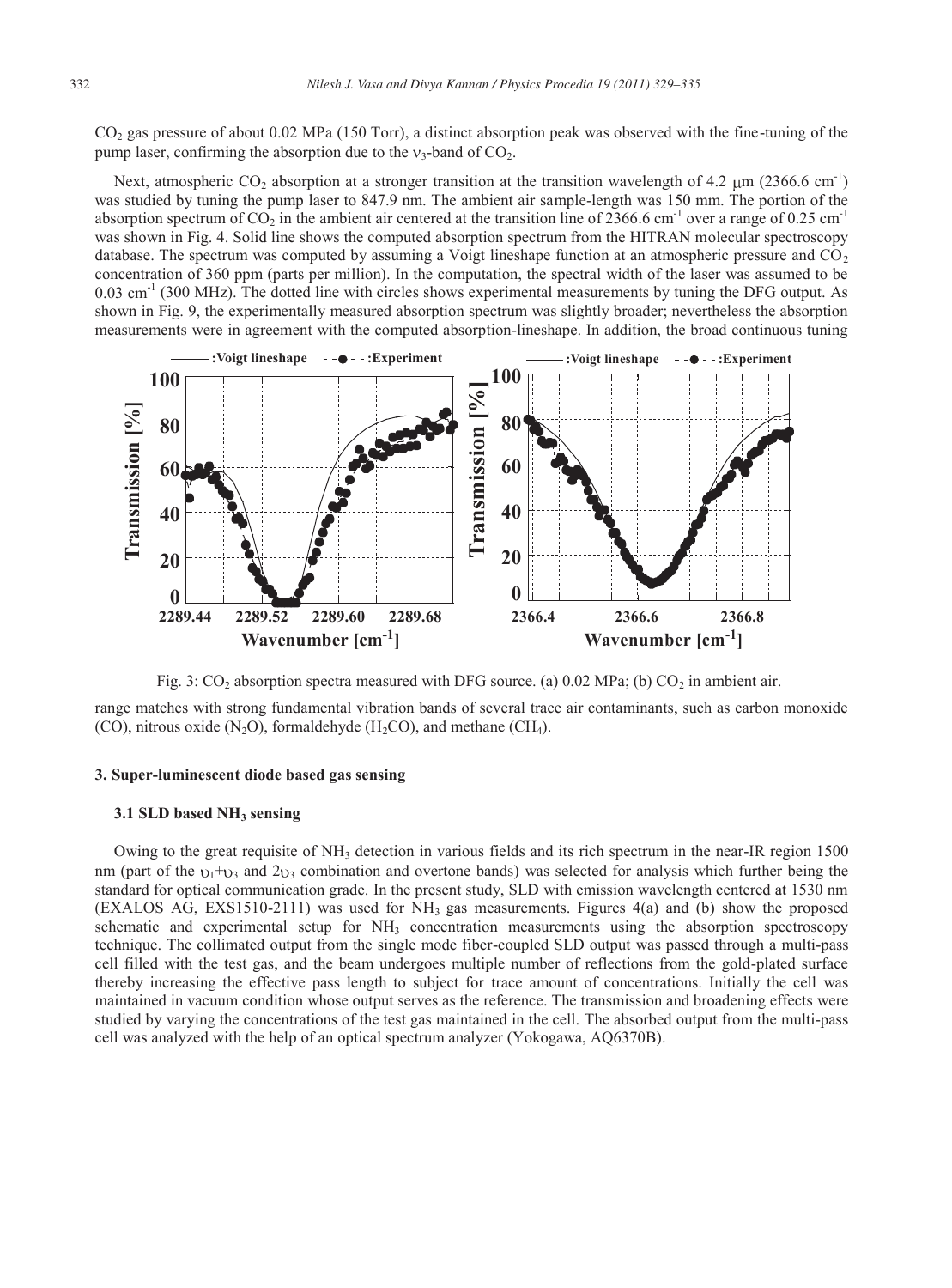

Fig. 4(a): Schematic diagram of NH<sub>3</sub> based SLD sensor system



Fig.  $4(b)$ : Experimental setup of NH<sub>3</sub> based SLD sensor system

#### **3.2 Transmission spectra**

Transmission characteristics were studied for various concentrations of NH3 in terms of partial pressures of about 15 kPa, 20 kPa, and 30 kPa. Figures 5(a), (b), and (c) show transmission spectra in vacuum condition (black linereference) and with increased  $NH_3$  concentrations (red line). The measurements were taken at 0.04 cm<sup>-1</sup> resolution, having an absorption path of 2000 mm. All spectra were recorded at room temperature. It can be seen that with increase in NH<sub>3</sub> concentrations, the transmission intensity reduced indicating that the absorption strength of lines increased with increase in pressure and the absorption lines goes to saturation at high pressures which was evident at 1545 nm region.



Fig. 5**:** Experimental transmission spectra of 100% NH3 obtained in vacuum and at 15 kPa, 20 kPa and 30 kPa with a resolution of  $0.04 \text{ cm}^{-1}$  in an absorption path of 2000mm.

### **3.3 Estimation of transmittivity**

An exemplary has been developed for the transmission of light and can be related to molecular species absorption by the Beer-Lambert law, given by

$$
I(\lambda) = I_0(\lambda) \exp[-\alpha(\lambda, P, T)L]
$$
 (1)

Where  $I_i(\lambda)$  is the transmitted intensity, is  $I_o(\lambda)$  the incident intensity, is the  $\alpha(\lambda, P, T)$  absorption coefficient at the working wavelength (in cm<sup>-1</sup>) and is the L absorption path length (in cm). Considering only one absorbing species, the absorption coefficient is given by

$$
\alpha(\lambda) = \sigma(\lambda)N\tag{2}
$$

Where  $\sigma(v)$  represents the effective absorption cross-section (in cm<sup>2</sup>/molecule) and *N* the molecular density (in molecule cm<sup>-3</sup>). The absorption cross-section was computed by considering the absorption line shape represented by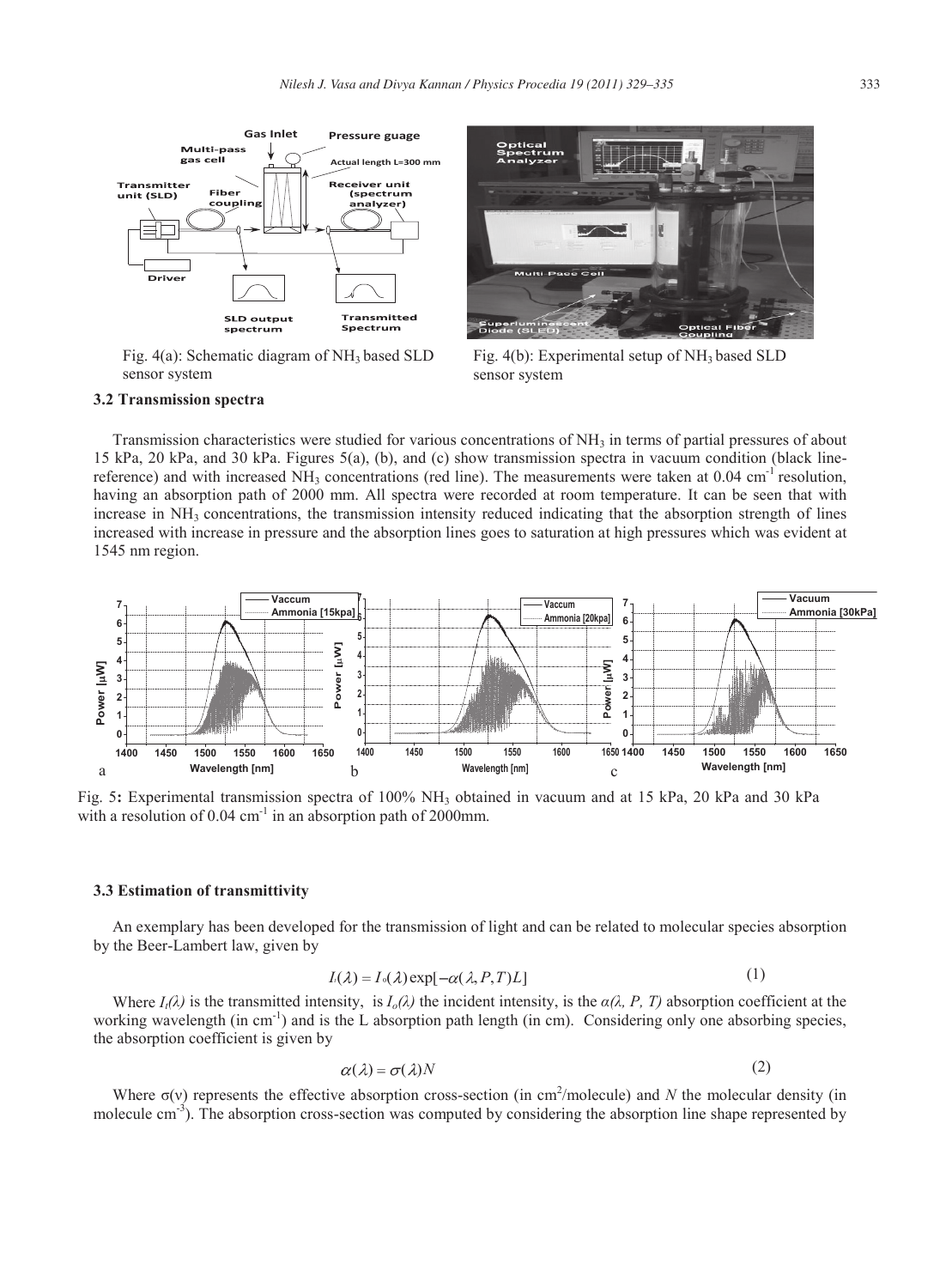a Voigt profile. In the case of NH3, the line strength values for the 1500 nm band were estimated from Lundsberg-Nielsen *et al.* [7]. As the SLD has a broadband output spectrum, the effective cross section values for NH<sub>3</sub> was estimated by considering the resolution values of the spectrum analyzer employed during experiments.

Figure.6 displays the experimentally measured (solid-line) and computationally estimated (dotted-line) transmission spectra from 1540 to 1547 nm wavelength region, when the absorption cell was filled with NH<sub>3</sub> at a pressure of 20 kPa. The transmission spectra was normalized in both the cases and plotted without introducing any offset. A good qualitative agreement was observed for line positions in the entire range with those listed in the Lundsberg-Neilson for NH<sub>3</sub>. It was evident from these results that the SLD based measurement technique was reliable for the measurement of the concentration of gas species of the order of hundreds of ppm.





Fig. 6: Displays the  $NH_3$  spectra and compares them with the simulated reference spectra obtained from Lundsberg-Neilson database [7] with the experimental output for NH<sub>3</sub> at a pressure of 20 kPa both at  $0.04 \text{ cm}^{-1}$ .

Fig 7: Computed spectra at 20 kPa  $NH<sub>3</sub>$ , 13% of  $H<sub>2</sub>O$ , and  $CO<sub>2</sub>$  molecules

The broadband nature of the light source enables for the simultaneous detection of multiple gas species. Investigations of SLD based  $NH_3$  gas molecule in 1500 nm region has shown that there is a significant interference of H<sub>2</sub>O, CO<sub>2</sub> molecule while detecting NH<sub>3</sub> gas. Figure 7 shows the plot of absorption lines for NH<sub>3</sub>, H<sub>2</sub>O, and CO<sub>2</sub> molecules in 1500 nm wavelength range based on HITAN database. The line strength values reported in the figure corresponds to a temperature of 298 K. At higher temperature regions such as in combustion analysis  $CO<sub>2</sub>$  and  $H<sub>2</sub>O$ concentrations can be as high as  $50\%$  or more where the NH<sub>3</sub> line may get buried. Determining the spectroscopic parameters of each individual gas molecule within these overlapping features thus requires high-resolution spectroscopy and longer effective path lengths which is undesirable. An application of a solid etalon coupled with the SLD was proposed for sensitive and selective (interference free) detection. A solid etalon can be placed along the path of the light transmission and can be tuned to appropriate absorption lines. Figure 8 shows vibrational



Fig.8: Ro-vibrational absorption lines of NH<sub>3</sub> and multiple longitudinal modes of etalon showing different instantaneous cavity length scan.